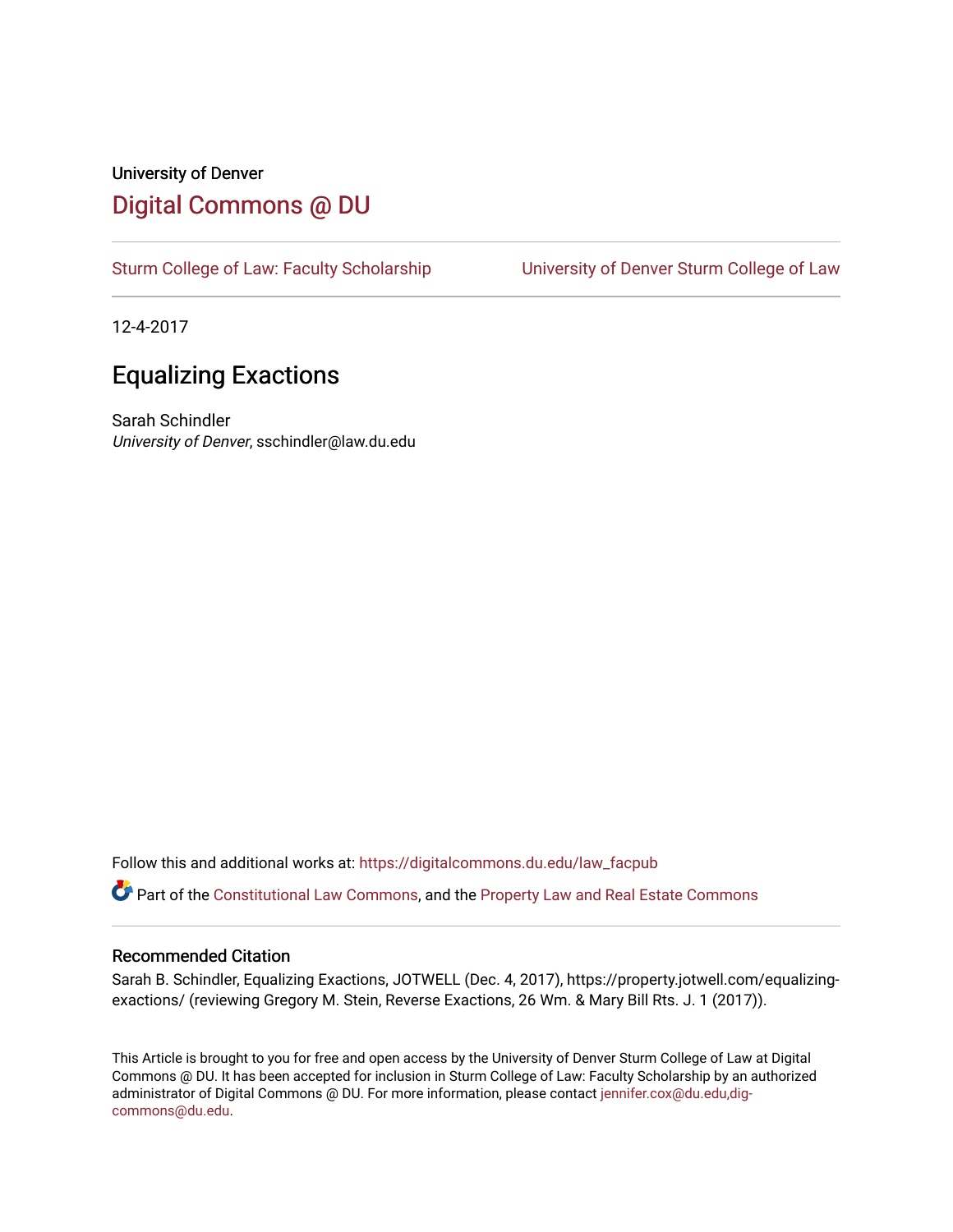### Equalizing Exactions

### Publication Statement

Originally published as Sarah B. Schindler, Equalizing Exactions, JOTWELL (Dec. 4, 2017), https://property.jotwell.com/equalizing-exactions/ (reviewing Gregory M. Stein, Reverse Exactions, 26 Wm. & Mary Bill Rts. J. 1 (2017)).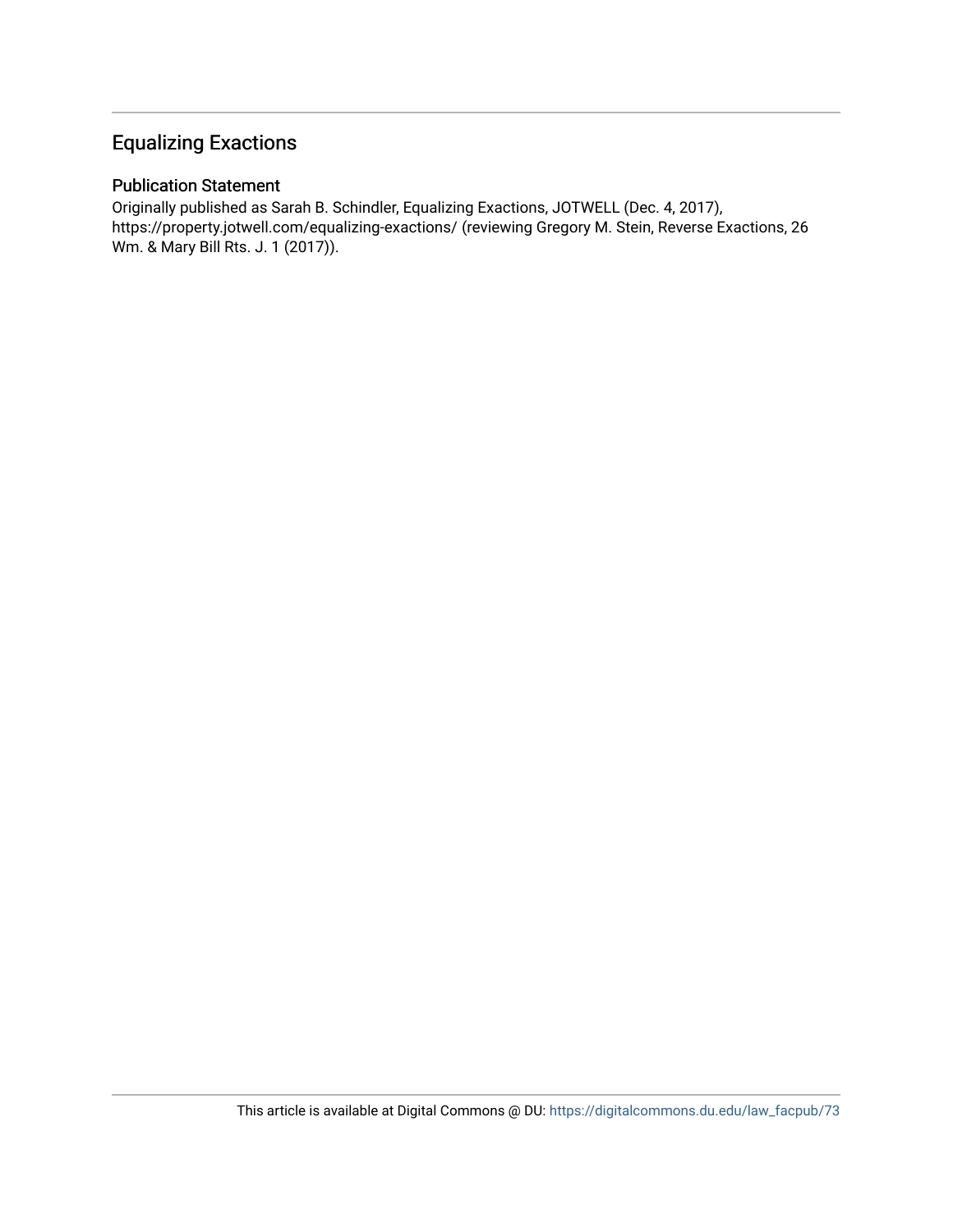# **Equalizing Exactions**

**Author :** Sarah Schindler

**Date :** December 4, 2017

Gregory M. Stein, Reverse Exactions, 26 **Wm. & Mary Bill Rts. J.** (forthcoming 2017), available at [SSRN](https://ssrn.com/abstract=2933013).

Some exactions<sup>1</sup> are just bad. By this, I mean that they fail to mitigate the harms they were created to internalize. This struck me recently while I was researching privately owned public open spaces (POPOS), which are often exacted in exchange for a density bonus. Through my research, I determined that POPOS often fail to achieve the goals of good public space, in part because they are often exclusionary. I found myself wondering whether the citizens who were stuck with new dense buildings that block light and air, and who received only a poorly functioning POPOS in exchange, had any legal recourse.

My question, in effect, was whether a neighbor could bring an exactions claim in reverse. I was pleasantly surprised to find that Professor Gregory M. Stein had interrogated this very question in his recent article [Reverse Exactions](https://ssrn.com/abstract=2933013)[.](https://ssrn.com/abstract=2933013)

Our existing exactions jurisprudence focuses on exactions that are excessive (or, too strong), and thus deprive the project applicant of his or her property rights under the Fifth Amendment. In this creative piece, Professor Stein tackles the opposite situation, wherein a development project is approved subject to exacted concessions, but those exactions are too weak to sufficiently mitigate or internalize the harms associated with the development.

Thus, the project's negative externalities are inflicted on its neighbors, and those neighbors must bear the costs of the harm. In this case, Stein argues, neighbors should have a right to bring what he calls a "reverse exactions claim." This claim would enable these third-party community members to challenge the government's imposition of certain conditions as insufficient, arguing that their property rights have been taken as a result.

Stein begins his article by setting up and critiquing our current exactions jurisprudence. He restates the "essential nexus" and "rough proportionality" tests that the Court has laid out in [Nollan](https://www.law.cornell.edu/supremecourt/text/483/825) and [Dolan,](https://supreme.justia.com/cases/federal/us/512/374/case.html) but criticizes the application of these tests. According to Stein, the Court has treated governments that exact conditions as entrepreneurs, instead of as representatives or arbitrators.

Specifically, he takes issue with the [Koontz](https://www.supremecourt.gov/opinions/12pdf/11-1447_4e46.pdf) Court's portrayal of governments negotiating exactions as bad actors. The problem, he suggests, is that governments are not always, or even typically, opportunistically looking to enrich their own communities at the expense of the property owner who is seeking discretionary permits. Rather, governments are more often "functioning as mediators and referees." (P. 19.) Indeed, Stein points out, exactions jurisprudence seems to be unconcerned with the fact that developers often have an incentive to maximize their profits at the expense of their neighbors. Exactions cases are also unique in that they fail to afford the same level of deference to governments that they generally receive in other types of land use decisions.

The problem with current doctrine, posits Stein, is that it leads to governments consenting to development with few or weak conditions that fail to actually mitigate the harms caused by the project. Those governments do this because they are fearful that they will be sued and lose if they propose exactions that are found to be too strong.

Currently, there is no direct way to challenge these overly weak exactions. This leads to an imbalance that favors developers and harms neighbors (and, more broadly, governments). This is where Stein's proposal comes into play.

While he first suggests that the Court could revisit the Nollan/Dolan/Koontz line of cases to address the imbalance, he